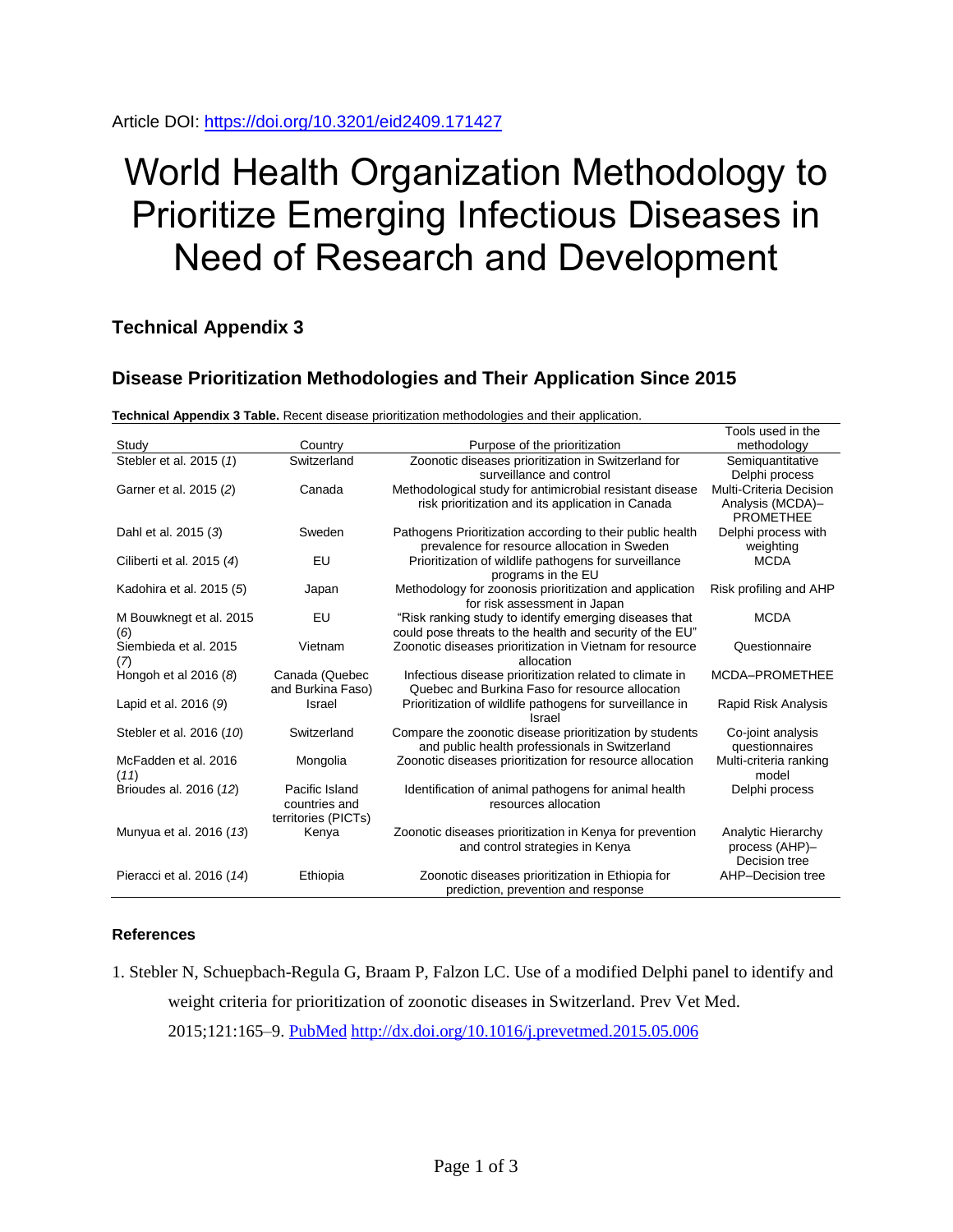- 2. Garner MJ, Carson C, Lingohr EJ, Fazil A, Edge VL, Trumble Waddell J. An assessment of antimicrobial resistant disease threats in Canada. PLoS One. 2015;10:e0125155. [PubMed](https://www.ncbi.nlm.nih.gov/entrez/query.fcgi?cmd=Retrieve&db=PubMed&list_uids=25905797&dopt=Abstract) <http://dx.doi.org/10.1371/journal.pone.0125155>
- 3. Dahl V, Tegnell A, Wallensten A. Communicable diseases prioritized according to their public health relevance, Sweden, 2013. PLoS One. 2015;10:e0136353. [PubMed](https://www.ncbi.nlm.nih.gov/entrez/query.fcgi?cmd=Retrieve&db=PubMed&list_uids=26397699&dopt=Abstract) <http://dx.doi.org/10.1371/journal.pone.0136353>
- 4. Ciliberti A, Gavier-Widén D, Yon L, Hutchings MR, Artois M. Prioritisation of wildlife pathogens to be targeted in European surveillance programmes: Expert-based risk analysis focus on ruminants. Prev Vet Med. 2015;118:271–84. [PubMed](https://www.ncbi.nlm.nih.gov/entrez/query.fcgi?cmd=Retrieve&db=PubMed&list_uids=25496774&dopt=Abstract) <http://dx.doi.org/10.1016/j.prevetmed.2014.11.021>
- 5. Kadohira M, Hill G, Yoshizaki R, Ota S, Yoshikawa Y. Stakeholder prioritization of zoonoses in Japan with analytic hierarchy process method. Epidemiol Infect. 2015;143:1477-85. [PubMed](https://www.ncbi.nlm.nih.gov/entrez/query.fcgi?cmd=Retrieve&db=PubMed&list_uids=25195643&dopt=Abstract) <http://dx.doi.org/10.1017/S0950268814002246>
- 6. Bouwknegt M, Havelaar A, Neslo R, de Roda Husman AM, Hogerwerf L, van Steenbergen J, et al. Ranking infectious disease risks to support preparedness prioritization in the European Union: Jonathan Suk. Eur J Pub Health. 2015;25(Suppl 3):ckv167.036-ckv167.036.
- 7. Trang T, Siembieda J, Huong NT, Hung P, Ky VD, Bandyopahyay S, et al. Prioritization of zoonotic diseases of public health significance in Vietnam. J Infect Dev Ctries. 2015;9:1315–22. [PubMed](https://www.ncbi.nlm.nih.gov/entrez/query.fcgi?cmd=Retrieve&db=PubMed&list_uids=26719937&dopt=Abstract) <http://dx.doi.org/10.3855/jidc.6582>
- 8. Hongoh V, Michel P, Gosselin P, Samoura K, Ravel A, Campagna C, et al. Multi-stakeholder decision aid for improved prioritization of the public health impact of climate sensitive infectious diseases. Int J Environ Res Public Health. 2016;13:419. [PubMed](https://www.ncbi.nlm.nih.gov/entrez/query.fcgi?cmd=Retrieve&db=PubMed&list_uids=27077875&dopt=Abstract) <http://dx.doi.org/10.3390/ijerph13040419>
- 9. Lapid R, King R, Yakobson B, Shalom U, Moran-Gilad J. Wildlife pathogen surveillance in Israel to inform human and animal infectious disease control: a prioritization exercise. Isr J Vet Med. 2016;71:33–41.
- 10. Stebler N, Schuepbach-Regula G, Braam P, Falzon LC. Weighting of criteria for disease prioritization using conjoint analysis and based on health professional and student opinion. PLoS One. 2016;11:e0151394. [PubMed](https://www.ncbi.nlm.nih.gov/entrez/query.fcgi?cmd=Retrieve&db=PubMed&list_uids=26967655&dopt=Abstract) <http://dx.doi.org/10.1371/journal.pone.0151394>
- 11. McFadden AM, Muellner P, Baljinnyam Z, Vink D, Wilson N. Use of multicriteria risk ranking of zoonotic diseases in a developing country: case study of Mongolia. Zoonoses Public Health. 2016;63:138–51. [PubMed](https://www.ncbi.nlm.nih.gov/entrez/query.fcgi?cmd=Retrieve&db=PubMed&list_uids=26177028&dopt=Abstract) <http://dx.doi.org/10.1111/zph.12214>